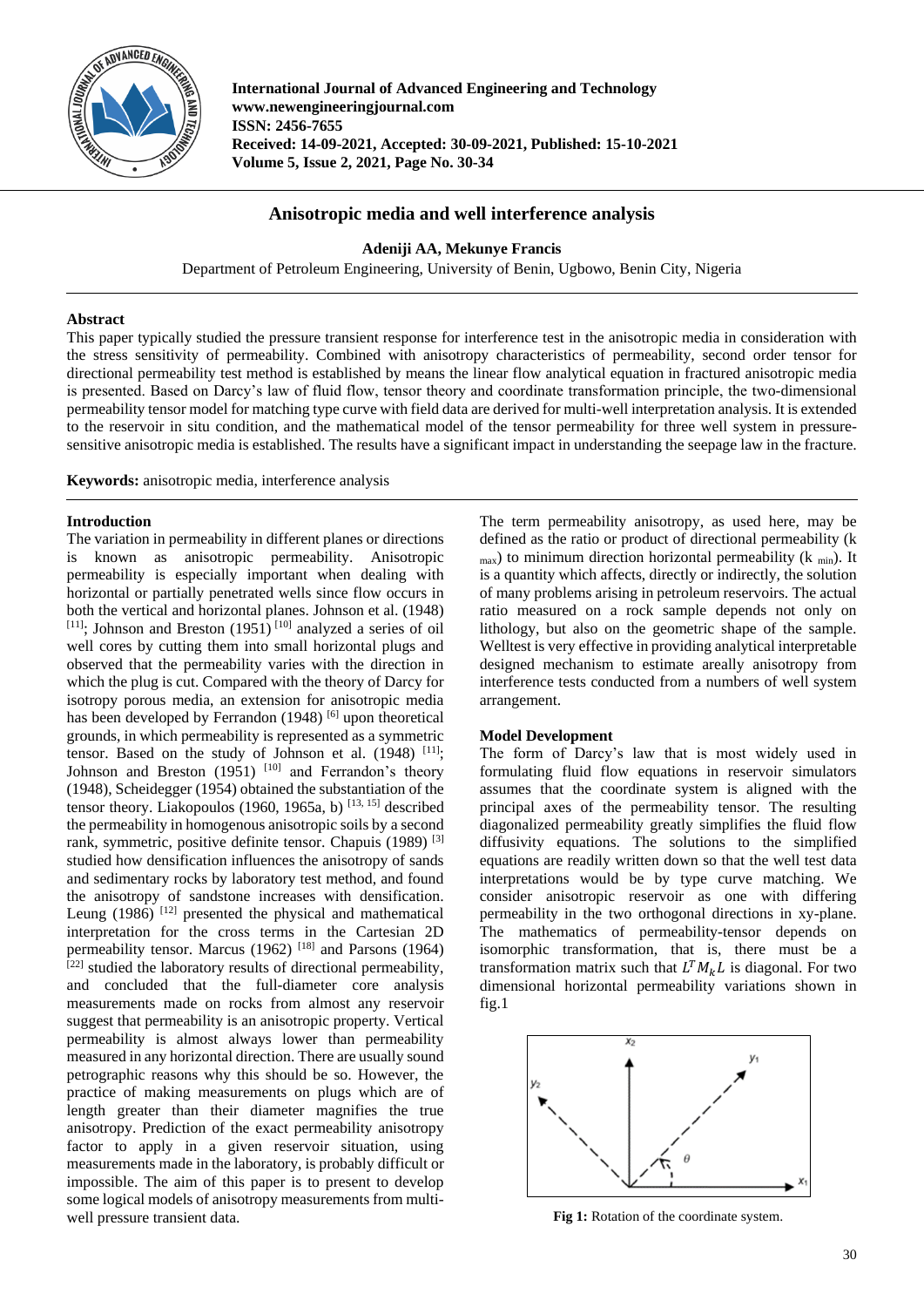International Journal of Advanced Engineering and Technology [www.newengineeringjournal.com](http://www.newengineeringjournal.com/)

$$
L = \begin{pmatrix} \cos\theta & -\sin\theta \\ \sin\theta & \cos\theta \end{pmatrix} \tag{1}
$$

$$
M_k = \begin{pmatrix} K_x & K_{xy} \\ K_{xy} & K_y \end{pmatrix} \tag{2}
$$

 $\bar{k} = L^T M L$ , where  $\bar{k} = (k_{max}, k_{min})$ 

by treating permeability as a dyadic or as a matrix. We are interested here in the matrix representation.

The diagonal permeability elements  $\{k_x, k_y\}$  represent the dependence of flow rate in one direction on pressure differences in the same direction. The off-diagonal permeability elements  $\{k_{xy}, k_{yx}\}$  account for the dependence of flow rate in one direction on pressure differences in orthogonal directions. Darcy equation for each directional fluid velocity gives the corresponding set of two equations demonstrating this dependence.

$$
-\mu v_x = \left(\frac{k_x k_{xy}}{k_{yx} k_y}\right) \frac{\partial p}{\partial x} \n\frac{\partial p}{\partial y}
$$
\n(3)

We can the algebra as

$$
L^T M_k L = \begin{pmatrix} K_x cos^2 \theta + 2K_{xy} cos \theta sin \theta + K_y sin^2 \theta & K_{xy} cos \theta - \left(\frac{K_x - K_y}{2} sin 2\theta\right) \\ K_{xy} cos 2\theta - \left(\frac{K_x - K_y}{2} sin 2\theta\right) & K_{xz} sin^2 \theta - 2K_{yx} cos \theta sin \theta + K_y cos^2 \theta \end{pmatrix}
$$
 (4)

and by setting the elements of the lower diagonal to zero such that

$$
K_{xy} \cos 2\theta - \left(\frac{K_x - K_y}{2} \sin 2\theta\right) = 0\tag{5}
$$

And we have the two principal directions of anisotropy,

$$
tan 2\theta = \frac{2K_{xy}}{K_x - K_y} \tag{6}
$$

These give two values of  $\theta$  at right angle corresponding to maxima and minima flow directions. The values of permeability in these directions can be designated as principal anisotropic of the region, while we call the directions, the principal axes of the horizontal plane of the porous domain.

$$
cos 2\theta = \frac{K_x - K_y}{\sqrt{(K_x - K_y)^2 + 4K_{xy}^2}}
$$
\n(7)

$$
sin 2\theta = \frac{2K_{xy}}{\sqrt{(K_x - K_y)^2 + 4K_{xy}^2}}
$$
\n(12)

Without loss of generality we take the directional permeabilities are

$$
K_{min} = K_x \sin^2 \theta + 2K_{yx} \cos \theta \sin \theta + K_y \cos^2 \theta \tag{9}
$$

and

$$
K_{min} = K_x \sin^2 \theta - 2K_{yx} \cos \theta \sin \theta + K_y \cos^2 \theta \tag{10}
$$

Substituting equations 7 and 8, then eqns. 9 and 10 can be written as

$$
k_{max} = \frac{1}{2} \left\{ k_x + k_y + \sqrt{\left(k_x - k_y\right)^2 + 4k^2_{xy}} \right\}
$$
\n(11)

$$
k_{max} = \frac{1}{2} \left\{ k_x + k_y - \sqrt{\left(k_x - k_y\right)^2 + 4k^2_{xy}} \right\}
$$
 (12)

These two directional permeabilities are also the eigenvalues of the permeability matrix and their sum is given as

$$
k_{max} + k_{min} = k_x + k_y \tag{13}
$$

The product of these permabilities is

$$
k_{max}k_{min} = (k_xk_y - k_{xy}^2) \tag{14}
$$

The moment equation of rigidity of porous medium using quadratic function

$$
I_{oR} = K_x \sin^2 \theta - 2K_{yx} \cos \theta \sin \theta + K_y \cos^2 \theta \tag{15}
$$

And define the transformation variables

$$
X = \frac{RCos\theta}{\sqrt{K_{max}K_{min}}} \quad ; Y = \frac{R \, Sin\theta}{\sqrt{K_{max}K_{min}}} \tag{16}
$$

Which transformed eqn. 15 to radial equation

$$
r^2 = \frac{k_x y^2 - 2K_{yx} xy + k_y x^2}{k_{max} k_{min}}
$$
\n
$$
(17)
$$

Defining the dimensionless variables

$$
P_D = \frac{2\pi\sqrt{k_{max}k_{min}}h(p_i - p(r, t))}{q\mu B}; \ t_{RD} = \frac{0.0002637t}{\emptyset\mu c_t R^2}
$$

From which the derived solution to diffusivity equation is obviously

$$
P_D = \frac{-1}{2} E i \left( \frac{-r_D^2}{4t_D} \right) \tag{18}
$$

In real variable we have

$$
\Delta p(r,t) = -\frac{70.6q\mu B}{h\sqrt{k_{max}k_{min}}} E\left(-\frac{9\mu c_{t}r^{2}}{4*0.0002637t}\frac{\left(k_{x}X^{2} + k_{y}Y^{2} - 2k_{xy}XY\right)}{k_{max}k_{min}}\right)
$$
(19)

This signifies that the region of investigation is ellipse while for isotropic reservoir it is circular.

**Permeability variations for fractured anisotropic media** Fractured reservoirs' media consists of matrix and effective fractures. The fracture distribution is complex and variable in these reservoirs with strong characters of anisotropy of reservoirs. This section develops a simple, fast and accurate method to interpret and calculate 2D tensor permeability of fractured anisotropy media. Combining numerical simulation results and experiment results, 2D tensor permeability is derived and the variation mechanism of 2D tensor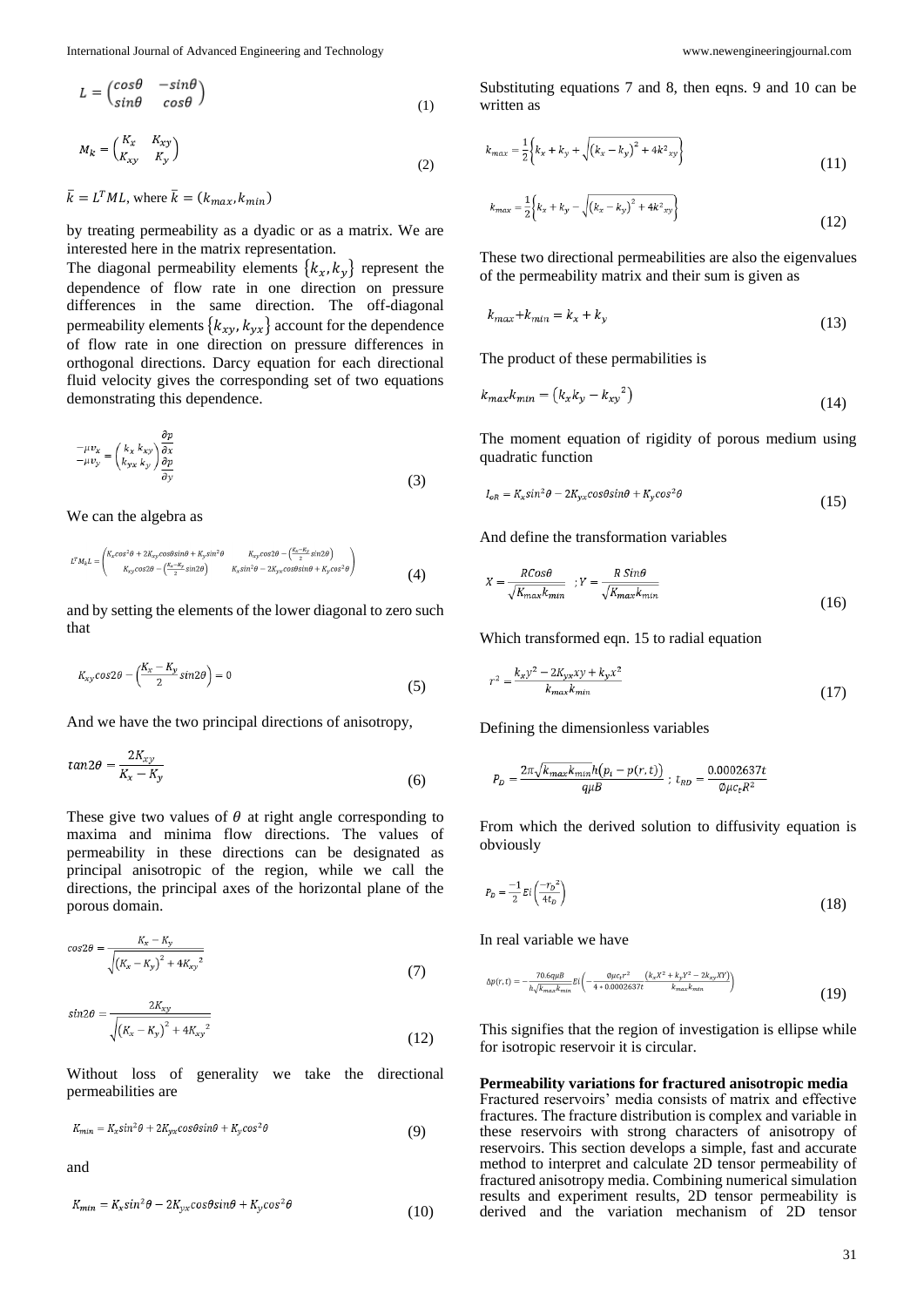permeability in fractured anisotropic media has been revealed. According to the polar form of elliptic equation, permeability elliptic is derived. With ellipsoidal permeability, the change law of permeability value in principal direction is studied. 2D permeability tensor model for fractured media is proposed on basis of the co-ordinate transformation principle. Based on the quantitative characterization of 2D tensor permeability and transformation about the principal directions of permeability model, mathematical model a pressure distribution in fractured media is established. The method provides a theoretical basis for the determination of storativity and other parameters in fractured reservoirs, and the results are significant in understanding the fluid flow in fractured anisotropic media.

### **Introduction**

It is well known that fractured porous media is often anisotropic, which means permeability values depend on the direction at which it is measured. The permeability parallel to the fracture is usually greater than the perpendicular direction. Many investigators have attempted to either experimentally develop a procedure to measure directional permeabilities or to develop a mathematical model to calculate anisotropy permeability of a system.

Now the equation of pressure in 2-dimensions is

$$
k_x \frac{\partial^2 p}{\partial x^2} + k_y \frac{\partial^2 p}{\partial y^2} = \phi \mu c_t \frac{\partial p}{\partial t}
$$
\n(20)

Where  $(k_x, k_y) = (k_{max}, k_{min})$  are the principal permeabilities which are constant along the principal axes  $(x, y)$ , respectively. With the initial condition,

$$
p(x, y, 0) = p_i \tag{21}
$$

And the inner boundary condition

$$
q = \int_{0}^{2\pi} v_r r dr \tag{22}
$$

$$
v_r = -\frac{1}{\mu} \left( k_x \frac{\partial p}{\partial x} \cos \theta + k_y \frac{\partial p}{\partial y} \sin \theta \right)
$$
 (23)

Such that by transformation into new variables

$$
X = \frac{x}{\sqrt{k_x}} = \frac{r\cos\theta}{\sqrt{k_x}}, Y = \frac{y}{\sqrt{k_y}} = \frac{r\sin\theta}{\sqrt{k_y}}
$$
(24)

The diffusion eqn 2 becomes

$$
\frac{\partial^2 p}{\partial X^2} + \frac{\partial^2 p}{\partial Y^2} = \phi \mu c_t \frac{\partial p}{\partial t}
$$
 (25)

While we transform the normal velocity, eqn. 22, to the form

$$
v_r = -\frac{1}{\mu} \left( \sqrt{k_x} \cos \theta \frac{\partial p}{\partial X} + \sqrt{k_y} \sin \theta \frac{\partial p}{\partial Y} \right)
$$
 (26)

Therefore the distance from origin to the point  $(X, Y)$ ,  $R^2 =$  $X^2 + Y^2 = r^2 \left( \frac{\cos^2 \theta}{r} \right)$  $\frac{\partial s^2 \theta}{\partial k_x} + \frac{\sin^2 \theta}{k_y}$  $\left(\frac{h}{k_y}\right)$  can be used to write down equations in term of radius as

$$
\frac{1}{R}\frac{\partial}{\partial R}\left(R\frac{\partial p}{\partial R}\right) = \phi\mu c_t \frac{\partial p}{\partial t}
$$
\n(27)

And

$$
\nu_r = -\frac{(X\sqrt{k_x}\cos\theta + Y\sqrt{k_y}\sin\theta)}{\mu R}\frac{\partial p}{\partial R} = -\frac{r}{\mu R}\frac{\partial p}{\partial R}
$$
(28)

As has already been known, pressure response to radial flow in a homogeneous isotropic formation for production at a constant rate from a well of infinitesimal radius,  $r_w = 0$ , can be described by the  $E_i$  function. Therefore the radial equations has the solution

$$
p_D(R,t) = \frac{-1}{2} E i \left( -\frac{\phi \mu c_t R^2}{4t} \right) \tag{15}
$$

$$
p_D(r,t) = \frac{-1}{2} E i \left( -\frac{\theta \mu c_t r^2}{4t} \left( \frac{k_y \cos^2 \theta + k_x \sin^2 \theta}{k_x k_y} \right) \right)
$$
(27)

$$
p_D(r,t) = \frac{p_i - p(r,t)}{q\mu B \sqrt{k_x k_y}}
$$
\n(28)

The effective reservoir storativity and transmissibility are defined as

$$
s = \phi h c_t \left( \sqrt{\frac{k_y}{k_x}} \cos^2 \theta + \sqrt{\frac{k_x}{k_y}} \sin^2 \theta \right), \quad r = \frac{h}{\mu} \sqrt{k_x k_y} = \sqrt{T_x T_y} \tag{29}
$$

In field units the solution will be written as

$$
\Delta p(r,t) = \frac{-70.6q\mu B}{h\sqrt{k_x k_y}} Ei\left(-\frac{Sr^2}{4*0.0002637Tt}\right)
$$
\n(30)

### **Analysis of Results**

We have demonstrated that because a pressure response is described by the  $E_i$  – function does not necessarily imply that the flow to the well is radial. Therefore, applying analysis methods based upon the conventional interpretation method to  $E_i -$  ''look alike'' pressure responses will not necessarily result in the correct reservoir parameter values. Pressure transient data from flow in a homogeneous anisotropic formation is complex to interpret and involve trial and error approach. The applications of equation 19 to multi- well interference data involve the following sequential steps

- Plot the pressure-time data from each of the observation wells on log-log graph sheets.
- Superpose each plot on the type curve of figure 2 (plotted from table 1) and find match points for each
- A single  $p<sub>p</sub>$ :  $\Delta p$  match-point is picked for all the plots from which the average permeability  $\sqrt{k_{max}k_{min}}\frac{h}{n}$  $\frac{\pi}{\mu} =$

141.2qB $\left(\frac{P_D}{4\pi}\right)$  $\frac{r_D}{\Delta p}\Big)_{match}$ 

The  $\frac{t_D}{r^2 D} - t$ , match points are difference for all the wells in anisotropy medium. This generates  $(n, 3)$  –algebraic equations in  $(k_x, k_y, k_{xy})$ . Using the equation

$$
\frac{t_D}{r_D^2} = \frac{0.0002637k_{max}k_{min}t}{\phi \mu c_t (k_x x^2 + k_y y^2 - 2k_{xy}xy)}
$$
(31)

$$
k_{x}x^{2} + k_{y}y^{2} - 2k_{xy}xy = \frac{0.0002637k_{max}k_{min}}{\phi\mu c_{t}\left(\frac{t_{p}}{r^{2}}/t\right)_{match}}
$$
\n(32)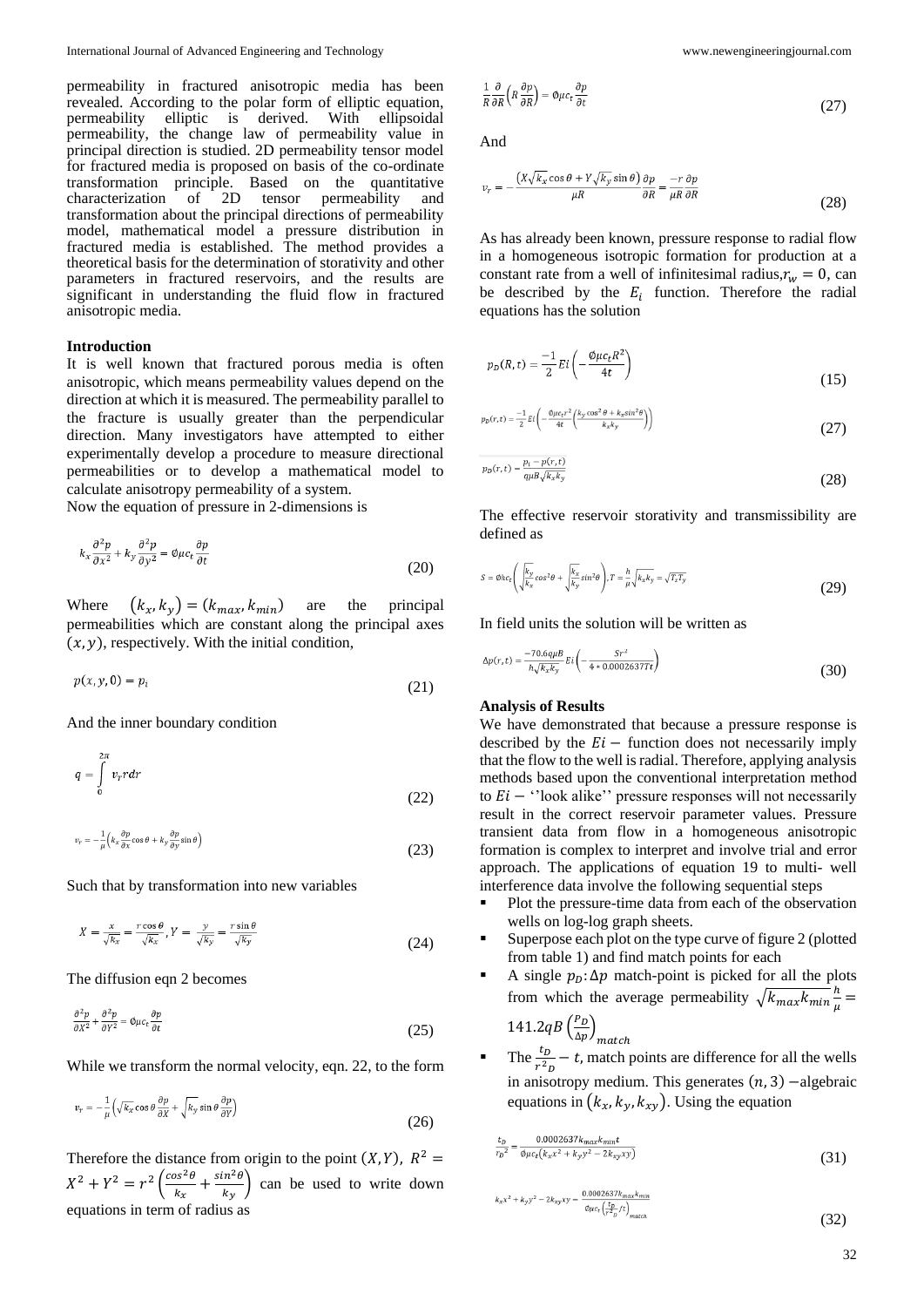$$
\begin{pmatrix} x_1^2 & \cdots & x_i y_1 \\ \vdots & \ddots & \vdots \\ x_n^2 & \cdots & x_n y_n \end{pmatrix} \begin{pmatrix} \omega_{c_1} k_x \\ k_y \omega_{c_t} \\ k_{xy} c_t \end{pmatrix} = \begin{pmatrix} d_1 \\ d_2 \\ \vdots \\ d_n \end{pmatrix}
$$
 (33)

Solving eqn. 30 numerically is simply in parametric terms for unique solutions  $\{\varepsilon_1, \varepsilon_2, \varepsilon_3\}$  such that

$$
k_x = \varepsilon_1/\theta c_t \nk_y = \varepsilon_2/\theta c_t \nk_{xy} = \varepsilon_3/\theta c_t
$$
\n(34)

By the auxiliary eqn. 14 we calculate  $\phi c_t$  – product as

$$
k_{max}k_{min} = (\varepsilon_1 \varepsilon_2 - \varepsilon^2 \varepsilon_3) / (\theta c_t)^2 \tag{35}
$$

And

$$
\phi c_t = \sqrt{\frac{(\varepsilon_1 \varepsilon_2 - \varepsilon^2 \cdot 3)}{k_{max} k_{min}}}
$$
\n(36)

### **Conclusions**

A homogeneous but areally anisotropic formation has directional permeability, with maximum and minimum values along two orthogonal axes, called the principal axes,

lying in the plane of the formation. Massive faulting, for example, can cause such preferential permeability; the higher-permeability trends parallel the fault alignment. Likewise, braided stream deposits or natural fractures generally show highly directional permeability, with ease of flow being greatest along the braids or fractures.

Where  $k_x$  and  $k_y$ ,  $k_{xy}$ , porosity, $\varnothing$ , total compressibility  $c_t$  porosity, Ø, total compressibility  $c_t$  are the unknown directional permeabilities, while axes  $x, y$  the well coordinate-locations, and fluid viscosity  $\mu$  are all known constant during the test, throughout the formation. Equation (30) implies an areally anisotropic transmissibility, with  $T_x =$  $k_x h/\mu$  and  $T_y = k_y h/\mu$  as principal values and variable storages,

Thus, a formation with areally anisotropic transmissibility and constant storage, subject to the diffusivity equation of variable coefficients is described by the  $Ei$  solution with the apparent reservoir parameters  $T = \sqrt{T_x T_y}$  and S. The testdetermined (effective) transmissibility is equal to the geometric mean of the transmissibilities along the major and minor anisotropic axes. The effective transmissibility is thus not a constant value. It depends of the orientation and upon the angle  $\theta$ , that is, it varies with the orientation of the observation well. Thus, the test determined values of T and S show the formation to have constant transmissibility and variable storage, whereas the reverse is actually true.

#### **Table 1:** Simulated Exponential integral equation

| td/rD $^{\prime}$ 2 | pD       | td/rD $^{\wedge}2$ | pD       | td/rD $^{\wedge}2$ | pD      | td/rD $^{\wedge}2$ | pD    | td/rD $^{\wedge}2$ | pD    |
|---------------------|----------|--------------------|----------|--------------------|---------|--------------------|-------|--------------------|-------|
| 0.025               | 5.13E-08 | 0.155              | 0.006081 | 0.285              | 0.03357 | 8                  | 1.459 | 19790              | 5.351 |
| 0.035               | 1.69E-06 | 0.165              | 0.007438 | 0.295              | 0.03644 | 16                 | 1.799 | 97910              | 6.15  |
| 0.045               | 1.32E-05 | 0.175              | 0.008935 | 0.305              | 0.0394  | 32                 | 2.141 | 488500             | 6.954 |
| 0.055               | 5.26E-05 | 0.185              | 0.01057  | 0.315              | 0.04245 | 64                 | 2.486 | 2442000            | 7.759 |
| 0.065               | 0.000143 | 0.195              | 0.01234  | 0.325              | 0.04557 | 128                | 2.832 | 12210000           | 8.563 |
| 0.075               | 0.00031  | 0.205              | 0.01423  | 0.335              | 0.04878 | 256                | 3.178 | 61040000           | 9.368 |
| 0.085               | 0.000573 | 0.215              | 0.01626  | 0.345              | 0.05205 | 257.8              | 3.181 | $3.05E + 08$       | 10.17 |
| 0.095               | 0.00095  | 0.225              | 0.0184   | 0.355              | 0.0554  | 258.8              | 3.183 | $1.53E + 09$       | 10.98 |
| 0.105               | 0.001454 | 0.235              | 0.02066  | 0.365              | 0.05881 | 263.8              | 3.193 |                    |       |
| 0.115               | 0.002093 | 0.245              | 0.02304  | 0.5                | 0.1101  | 288.8              | 3.238 |                    |       |
| 0.125               | 0.002873 | 0.255              | 0.02552  |                    | 0.3301  | 413.8              | 3.417 |                    |       |
| 0.135               | 0.003797 | 0.265              | 0.0281   | $\overline{2}$     | 0.7019  | 1039               | 3.878 |                    |       |
| 0.145               | 0.004867 | 0.275              | 0.03079  | 4                  | 1.108   | 4164               | 4.572 |                    |       |



**Fig 2:** Type-Curve Plot of  $p_D$  vs.  $\frac{t_D}{R}$  $r_D^2$ 

#### **References**

- 1. Asadi M, Ghalambor A, Rose WD et al. Anisotropic permeability measurement of porous media: a 3- Dimensional method. Soc Petrol Eng, 2000, 59396
- 2. Bagheri M, Settari A. Methods for modelling full tensor permeability in reservoir simulators. J Can Petrol Technol,2007:46(3):31-38
- 3. Chapuis RP, Gill DE. Hydraulic anisotropy of homogeneous soils and rocks: influence of the densification process. Bull Eng Geol Environ,1989:39(1):75-86
- 4. Chen HY, Hidayati DT, Lawrence W. Teufel, estimation of permeability anisotropy and stress anisotropy from interference testing. Soc Petrol Eng, 1998, 49235
- 5. Dayani S, Baghbanan A, Karami M. Evaluating the permeability tensor of a fractured rock mass using effective medium theory. In: Eurock 2012, the 2012 ISRM International symposium rock engineering and